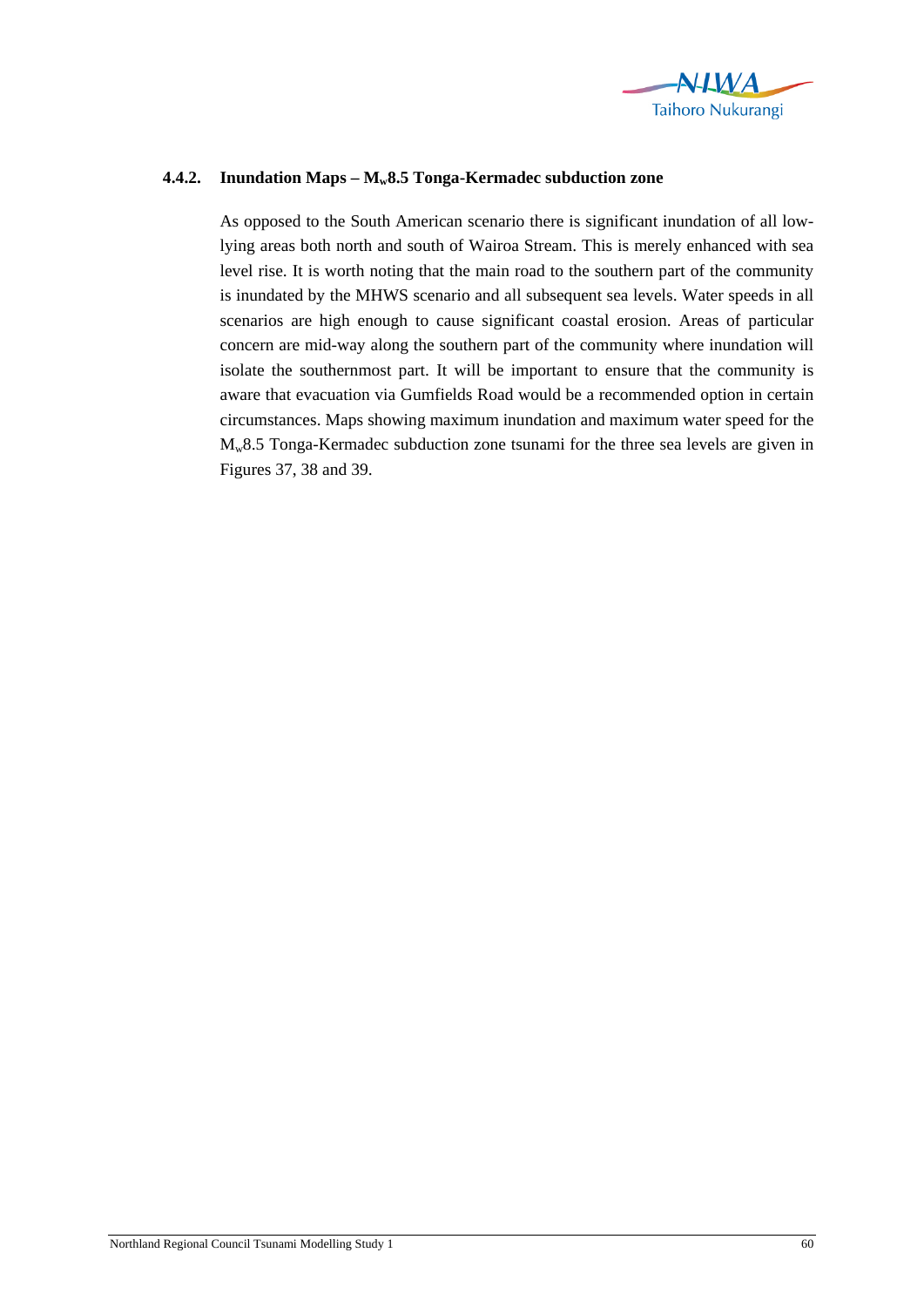



Figure 37: Ahipara: Maximum inundation speed (upper) and depth (lower) plots for the M<sub>w</sub>8.5 Tonga-Kermadec subduction zone scenario at MHWS (to extent of LIDAR).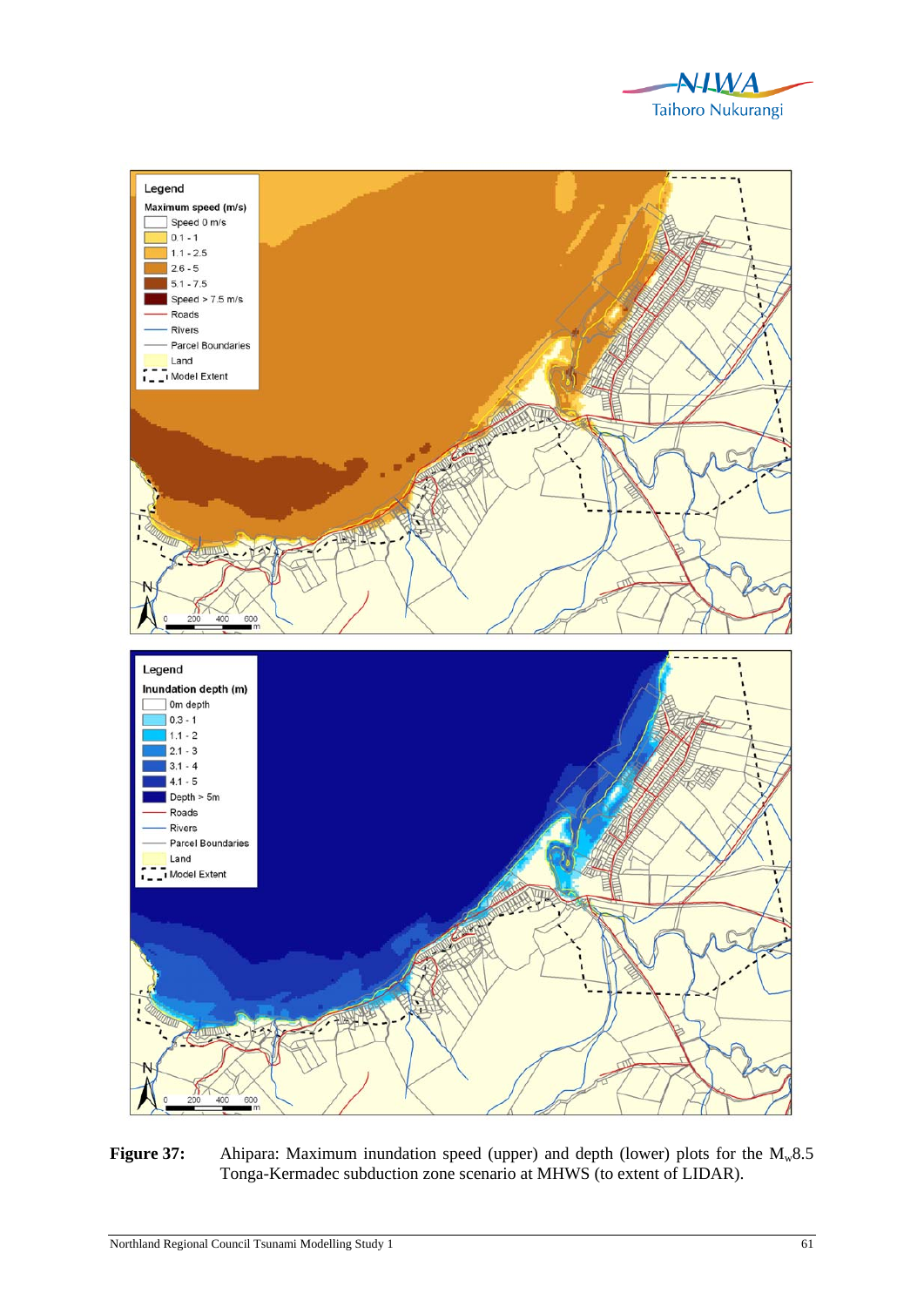



Figure 38: Ahipara: Maximum inundation speed (upper) and depth (lower) plots for the M<sub>w</sub>8.5 Tonga-Kermadec subduction zone scenario at MHWS + 30cm (to extent of LIDAR).